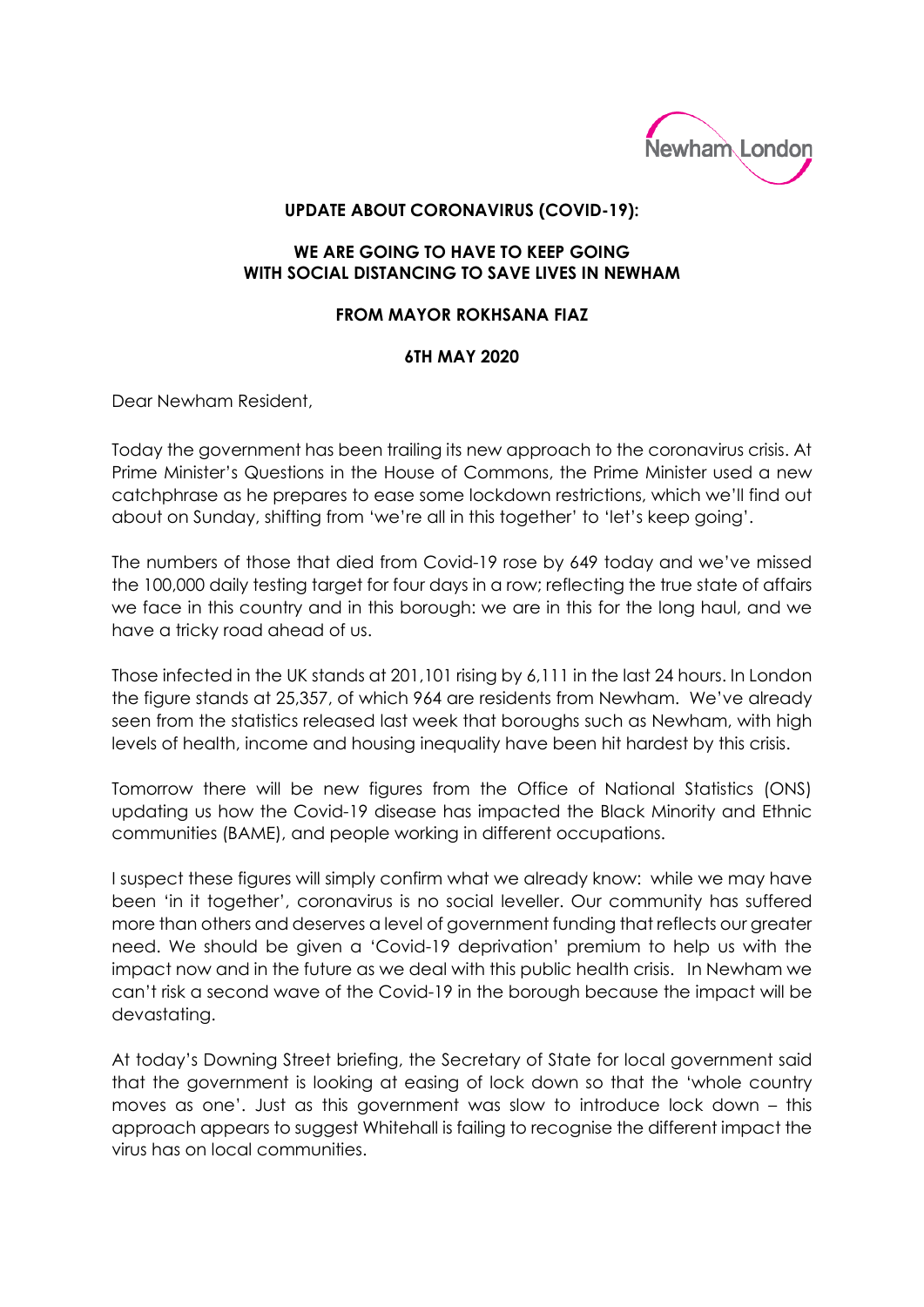We cannot risk a second wave of virus bringing with it more death. We need government to work with us, listen, and not see 'the new normal' as a one size fits all solution. Any solution must take account of local risks such as those that exist in Newham because of deprivation and health inequalities that disproportionally impact BAME communities.

So, when the Prime Minister lays out his 'road map' for easing the lockdown this Sunday, I'm asking that he should exercise extreme caution. If you don't believe me please watch this plea from a young Newham resident, Omar Islam, who lost his father to COVID-19 two weeks ago and also his aunt last Friday: [https://tinyurl.com/y7h4v3s6.](https://tinyurl.com/y7h4v3s6)

In his interview with Sky News today, he spoke about how his father's good friend also died from it, as did a neighbour on his road and an elderly couple two streets away. Right now, his uncle is battling the virus: 'when it first happened, I thought - a couple of hundred have died - it's not my dad, it's not anyone I know. Then all of a sudden it is someone you know. And that's when you realise this is real. This is a serious thing'.

In response to plans by the government to 'slowly lift' the lockdown restrictions in place, he said that they are 'stupid' and that 'lifting the restrictions will make it worse'. So my plea to the Prime Minister and his Cabinet is to please listen to residents like Omar in our community who are scared and anxious about the plans you are considering.

As it is, we know that we can't return back to normal. Today the Mayor of London said whatever the plans announced on Sunday, the situation in London has changed for the foreseeable future. The London Underground will only be run at 20% capacity, and buses could only allow 15 passengers of essential workers. That means many Londoners, including Newham residents, will have to continue working from home.

Over the last seven weeks of Lockdown Britain, the Council has understandably received an increasing number of complaints suggesting widespread flouting of the social distancing measures and unnecessary travelling in the borough have led to Newham's high mortality rate published by the ONS last Friday, which analysed a seven week period (from the 1st March to the 17<sup>th</sup> April). While we now know that deprivation and health inequalities are significant contributory factors; we also know the vast majority of Newham residents have been following the rules since the introduction of the lockdown measures - and have helped us all in containing the spread of the virus in the borough.

Evidence from hospital figures shows that this has effectively helped contain the spread of the virus and illness locally. Lockdown was only introduced by the government on the 23rd March and tragically, by this time Covid-19 had already spread significantly across Newham and East London. That led to a rapid rise in hospital admissions for COVID-19 in the borough, because for at least a month prior to the government taking lockdown action, the virus was spreading like wildfire.

From early April, when admissions for Covid-19 were peaking in our local hospitals, numbers soon dropped considerably. The reduction in admissions was followed by a fall in the numbers in intensive care, and ultimately the number of those residents